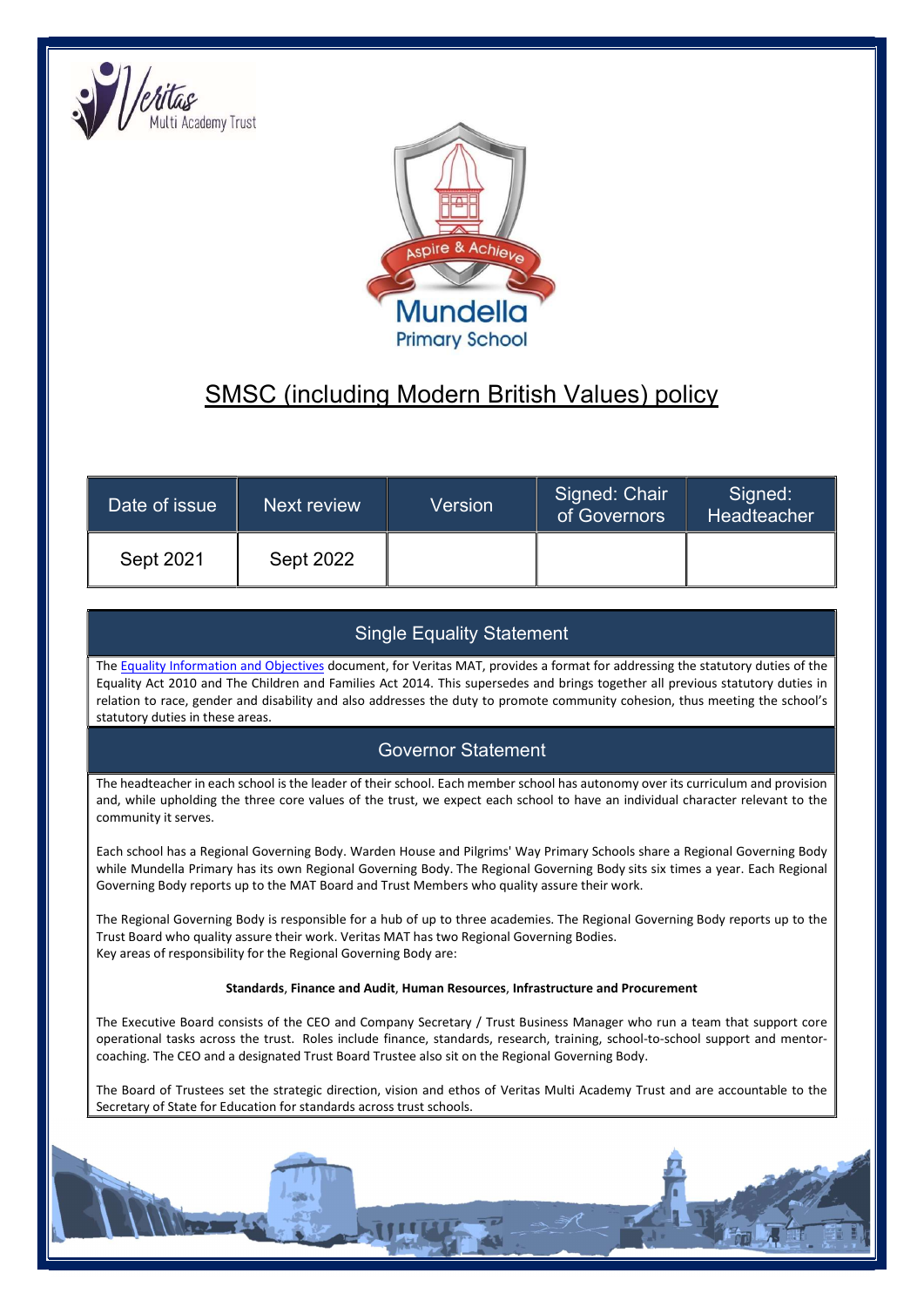## **Definitions**

#### Spiritual Development

Pupils' spiritual development is shown by their:

- beliefs, religious or otherwise, which inform their perspective on life & their interest in & respect for different people's feelings & values
- sense of enjoyment and fascination in learning about themselves, others and the world around them, including the intangible
- use of imagination and creativity in their learning
- willingness to reflect on their experiences

#### Moral Development

Pupils' moral development is shown by their:

• ability to recognise the difference between right and wrong, and their readiness to apply this understanding in their own lives

• understanding of the consequences of their actions

• interest in investigating, and offering reasoned views about, moral and ethical issues

#### Social Development

Pupils' social development is shown by their:

• use of a range of social skills in different contexts, including working and socialising with pupils from different religious, ethnic and socio-economic backgrounds

• willingness to participate in a variety of social settings, cooperating well with others and being able to resolve conflicts effectively

• interest in, and understanding of, the way communities and societies function at a variety of levels

# **Cultural**

Pupils' cultural development is shown by their:

• understanding and appreciation of the wide range of cultural influences that have shaped their own heritage

• willingness to participate in, and respond to, for example, artistic, musical, sporting, mathematical, technological, scientific and cultural opportunities

• interest in exploring, understanding of, and respect for cultural diversity and the extent to which they understand, accept, respect and celebrate diversity, as shown by their attitudes towards different religious, ethnic and socio-economic groups in the local, national and global communities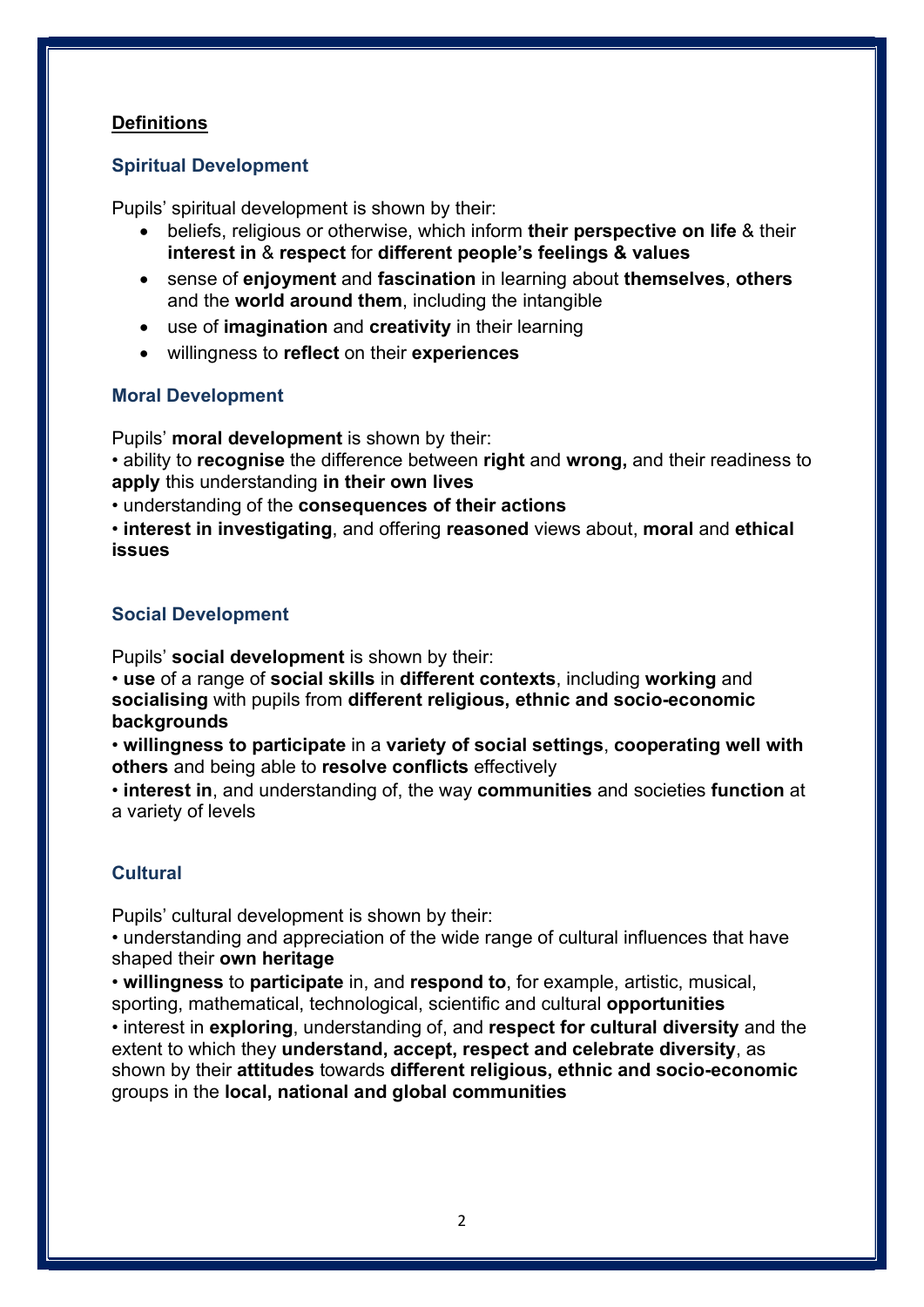#### Aims

At Mundella Primary School, the children and their learning are at the very heart of every decision made. We aim to develop learners who are passionate, take ownership of their learning and are proud of their achievements.

The ethos of our school is we want children and staff to 'aspire and achieve' during their school career and as graduates of Mundella. We aim for children to have high aspirations of themselves so that they can be the very best they can and are well prepared for secondary education. We aim for all children to achieve well so they and their parents are proud of their achievements.

The school will help the students to develop an inner discipline and will encourage pupils to not just 'follow the crowd' - they will make up their own minds and be ready to accept responsibility for what they do. They will grow through making choices and holding to the choices that they have made. They will want to be honest with themselves and with others.

#### Planning

In planning lessons, teachers are aware of the need to plan opportunities to develop a wide variety of spiritual, moral, social and cultural needs. A vast majority will be delivered through cross curricular activities as well as specific PSHE, RE and Circle Time activities.

#### Spiritual Development

Planned opportunities for spiritual development in all subjects can be seen across the school.

Children are given opportunities to reflect upon the meaning of spiritual experiences. Examples of experiences commonly regarded as spiritual include:

- Curiosity and mystery
- Awe and wonder
- Connection and belonging
- Heightened self-awareness
- Prayer and worship
- Deep feelings of what is felt to be ultimately important
- A sense of security, well-being, worth and purposefulness

The school will develop a climate or ethos within which all pupils can grow and flourish, respect others and be respected; accommodating difference and respecting the integrity of individuals.

These can occur during any part of the school day, eg. when listening to music, discussing the care needed for animals, exercising empathy or creativity, how we live, contemplating the future, etc.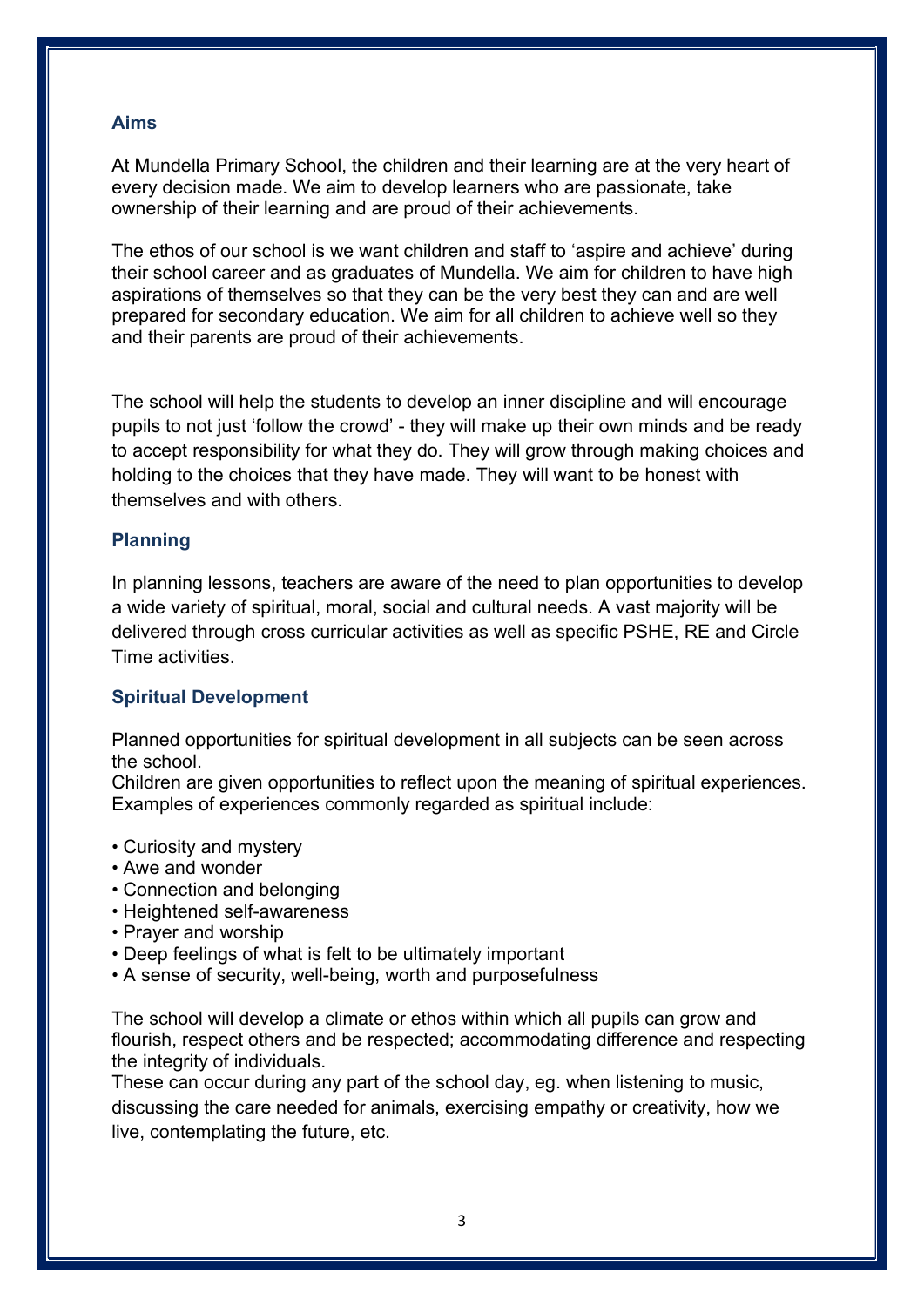#### Moral Development

At Mundella Primary School we believe that a morally aware pupil will develop a wide range of skills. These can include the following:

- Distinguish right from wrong, based on knowledge of the moral codes of their own and other cultures
- Develop an ability to think through the consequences of their own and others' actions
- Have an ability to make responsible and reasoned judgements
- Ensure a commitment to personal values
- Have respect for others' needs, interests and feelings, as well as their own
- Develop a desire to explore their own and others' views, and an understanding of the need to review and re-assess their values, codes and principles in the light of experience

#### Our school develops pupil moral development by:

- Providing a clear moral code as a basis for behaviour which is promoted consistently through all aspects of the school
- Promoting racial, religious and other forms of equality
- Giving pupils opportunities across the curriculum to explore and develop moral concepts and values – for example, personal rights and responsibilities, truth, justice, equality of opportunity, right and wrong
- Developing an open and safe learning environment in which pupils can express their views and practice moral decision making
- Rewarding expressions of moral insights and good behaviour
- Encouraging pupils to take responsibility for their actions, for example, respect for property, care of the environment, and developing codes of behaviour, providing models of moral virtue through literature, humanities, sciences, arts and assemblies; reinforcing the school's values through images, posters, classroom displays, etc. and monitoring in simple ways, the success of what is provided

#### Social Development

At Mundella Primary School we recognise that pupils who are becoming socially aware are likely to be developing the ability to:

- Adiust to a range of social contexts by appropriate and sensitive behaviour
- Relate well to other people's social skills and personal qualities
- Work successfully, as a member of a group or team
- Share views and opinions with others
- Resolve conflicts maturely and appropriately
- Reflect on their own contribution to society
- Show respect for people, living things, property and the environment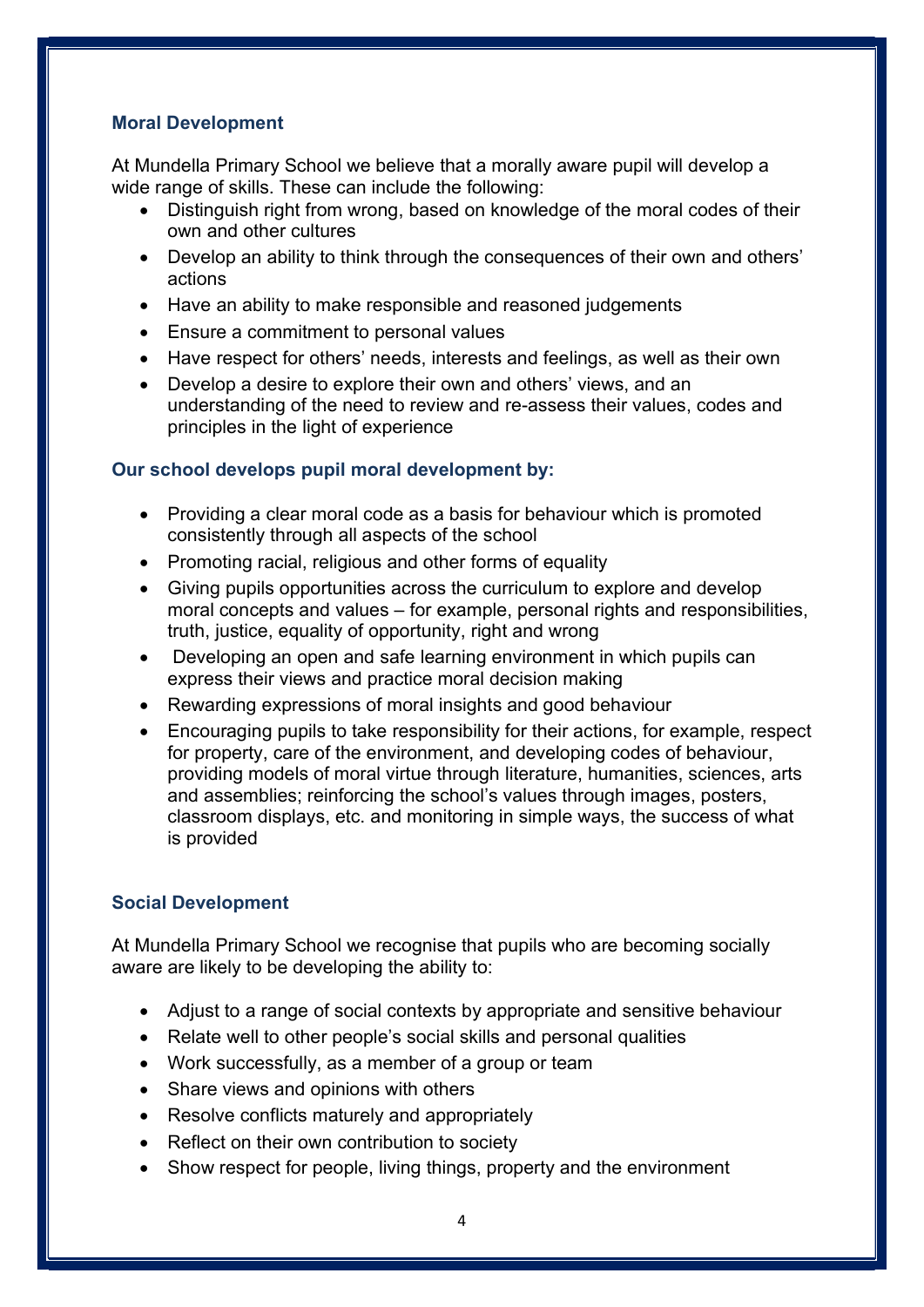- Exercise responsibility
- Understand how societies function and are organised in structures such as the family, the school

Our school develops pupil social development by:

- Identifying key values and principles on which school and community life is based
- Fostering a sense of community, with common, inclusive values
- Promoting racial, religious and other forms of equality
- Encouraging pupils to work co-operatively
- Encouraging pupils to recognise and respect social differences and similarities
- Providing positive experiences to reinforce our values as a school community – for example, through assemblies, team building activities, residential experiences, school productions
- Helping pupils develop personal qualities which are valued in a civilised society, for example, thoughtfulness, honesty, respect for difference, moral principles, independence, interdependence, self-respect and an awareness of others' needs
- Providing opportunities for engaging in the democratic process and participating in community life
- Providing opportunities for pupils to exercise leadership and responsibility

Providing positive and effective links with the world of work and the wider community

Monitoring in simple, pragmatic ways, the success of what is provided

#### Cultural Development

Children should be made aware of the diversity of other cultures both within modern Britain and throughout the world. This can be done through music, PE, art and many other curriculum areas.

Pupils who are becoming culturally aware are likely to be developing some or all of the following characteristics:

- An ability to reflect on important questions of meaning and identity
- An interest in exploring the relationship between human beings and the environment

#### Our school develops pupils' cultural development by:

- Extending pupils' knowledge and use of cultural imagery and language
- Encouraging them to think about special events in life and how they are celebrated
- Recognising and nurturing particular gifts and talents; providing opportunities for pupils to participate in literature, drama, music, art, crafts and other cultural events and encouraging pupils to reflect on their significance